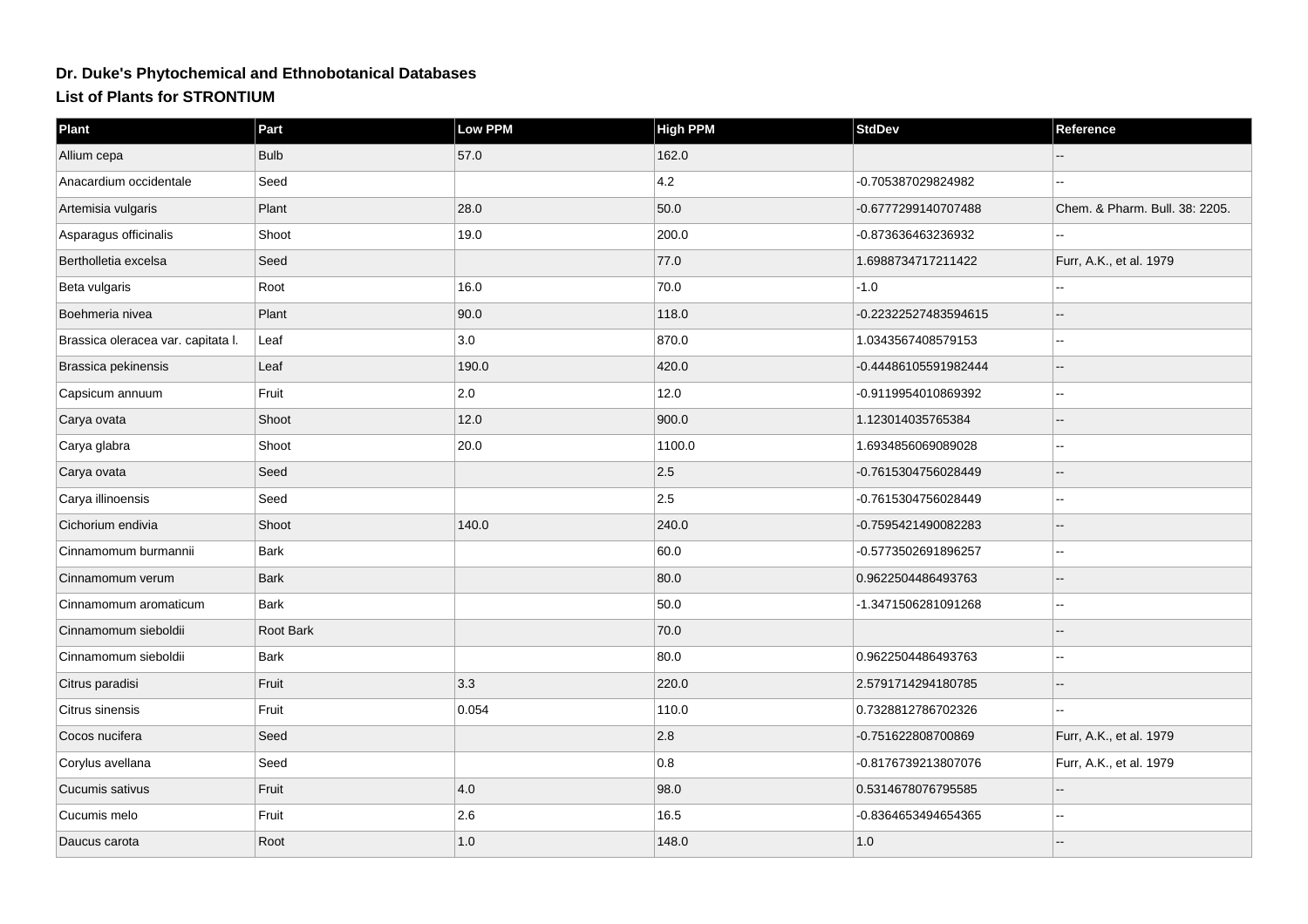| Plant                   | Part        | Low PPM | <b>High PPM</b> | <b>StdDev</b>        | Reference                                                                                                                           |
|-------------------------|-------------|---------|-----------------|----------------------|-------------------------------------------------------------------------------------------------------------------------------------|
| Diospyros virginiana    | <b>Stem</b> | 6.6     | 378.0           | -0.213467828894846   |                                                                                                                                     |
| Diospyros virginiana    | Leaf        | 7.0     | 1000.0          | 1.4616863265937068   |                                                                                                                                     |
| Erythroxylum coca       | Leaf        | 97.0    | 104.0           | -1.483600664323748   |                                                                                                                                     |
| Fallopia japonica       | Plant       | 15.0    | 120.0           | -0.2098574913290402  | Chem. & Pharm. Bull. 38: 2205.                                                                                                      |
| Glechoma hederacea      | Plant       | 51.0    | 110.0           | -0.27669640886357    | Chem. & Pharm. Bull. 38: 2205.                                                                                                      |
| Glycine max             | Seed        | 3.0     | 42.0            | 0.542978999823967    |                                                                                                                                     |
| Inula helenium          | Plant       |         |                 |                      |                                                                                                                                     |
| Juglans nigra           | Seed        |         | 7.1             | -0.6096129164392161  | Furr, A.K., et al. 1979                                                                                                             |
| Juglans cinerea         | Seed        |         | 0.3             | -0.8341866995506673  |                                                                                                                                     |
| Juniperus virginiana    | Shoot       | 7.0     | 440.0           | -0.18907057786470927 | --                                                                                                                                  |
| Lactuca sativa          | Shoot       | 2.0     | 580.0           | 0.21025952193575398  | $\sim$ $\sim$                                                                                                                       |
| Linum usitatissimum     | Seed        |         |                 |                      | ANON. 1948-1976. The Wealth of<br>India raw materials. Publications<br>and Information Directorate, CSIR,<br>New Delhi. 11 volumes. |
| Liquidambar styraciflua | Leaf        | 8.0     | 246.0           | -1.0168252706738838  |                                                                                                                                     |
| Liquidambar styraciflua | <b>Stem</b> | 6.0     | 840.0           | 1.7108665506060092   |                                                                                                                                     |
| Lycopersicon esculentum | Fruit       | 0.0     | 140.0           | 1.2364149561469178   | $\overline{a}$                                                                                                                      |
| Malus domestica         | Fruit       | 0.165   | 8.6             | -0.9690625512009637  |                                                                                                                                     |
| Nyssa sylvatica         | Stem        | 10.0    | 880.0           | 1.8774755877922304   | $\overline{a}$                                                                                                                      |
| Nyssa sylvatica         | Leaf        | 7.0     | 910.0           | 1.1658427672381588   |                                                                                                                                     |
| Panax quinquefolius     | Plant       |         |                 |                      |                                                                                                                                     |
| Petasites japonicus     | Plant       | 36.0    | 160.0           | 0.05749817880907902  | Chem. & Pharm. Bull. 38: 2205.                                                                                                      |
| Petroselinum crispum    | Plant       | 285.0   | 396.0           | 1.6348966326239824   | $\overline{a}$                                                                                                                      |
| Peucedanum decursivum   | Plant       | 100.0   | 130.0           | -0.14301857379451038 | $\sim$                                                                                                                              |
| Phaseolus vulgaris      | Seed        | 0.7     | 34.0            | 0.27877454910461275  | ÷.                                                                                                                                  |
| Phaseolus vulgaris      | Fruit       | 2.0     | 105.0           | 0.648958999090785    |                                                                                                                                     |
| Phaseolus lunatus       | Seed        | 1.0     | 100.0           | 2.458461267539286    |                                                                                                                                     |
| Pimenta dioica          | Plant       |         | 20.0            | -0.8782466666743383  |                                                                                                                                     |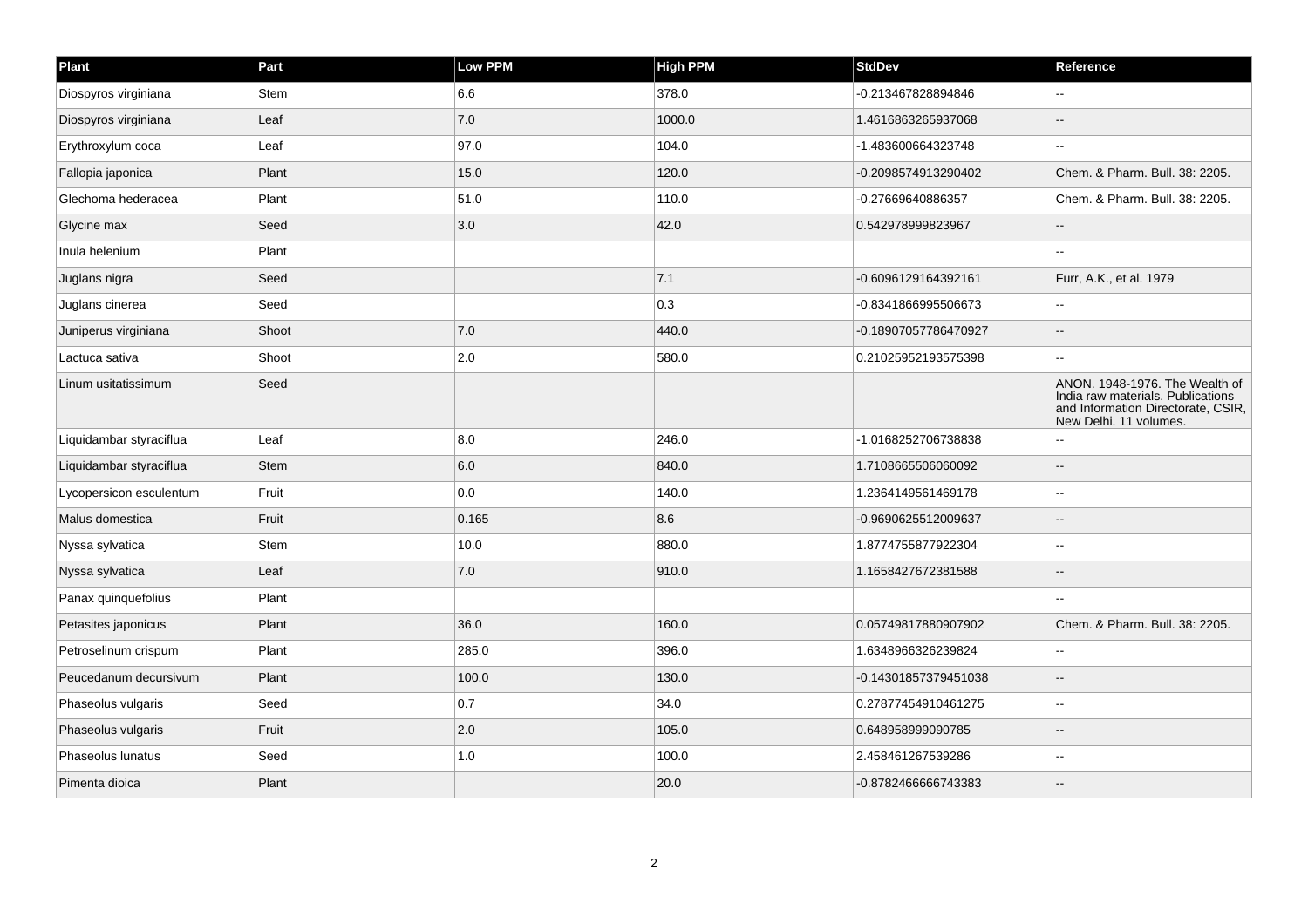| Plant                      | Part        | Low PPM | <b>High PPM</b> | <b>StdDev</b>         | Reference                                                                                                                           |
|----------------------------|-------------|---------|-----------------|-----------------------|-------------------------------------------------------------------------------------------------------------------------------------|
| Pinus echinata             | Shoot       | 3.0     | 84.0            | -1.204509974500173    |                                                                                                                                     |
| Pistacia vera              | Seed        |         | 10.0            | -0.5138388030534502   |                                                                                                                                     |
| Polystichum polyblepharum  | Plant       | 20.0    | 60.0            | -0.610890996536219    |                                                                                                                                     |
| Prunus serotina            | Stem        | 0.5     | 378.0           | -0.213467828894846    |                                                                                                                                     |
| Prunus domestica           | Fruit       | 0.33    | 51.0            | -0.25740162036724845  |                                                                                                                                     |
| Prunus serotina            | Leaf        | 8.0     | 480.0           | -0.24763201634945914  |                                                                                                                                     |
| Prunus persica             | Fruit       | 0.225   | 45.0            | -0.3581083558625855   |                                                                                                                                     |
| Prunus dulcis              | Seed        |         | 16.0            | -0.3156854650139345   |                                                                                                                                     |
| Pyrus communis             | Fruit       | 0.45    | 18.5            | -0.8028964376336575   |                                                                                                                                     |
| Quercus stellata           | Stem        | 5.0     | 126.0           | -1.26310476316804     |                                                                                                                                     |
| Quercus phellos            | Stem        | 14.0    | 126.0           | -1.26310476316804     | $\overline{a}$                                                                                                                      |
| Quercus rubra              | Stem        | 20.0    | 330.0           | -0.41339867351831155  |                                                                                                                                     |
| Quercus alba               | Plant       | 10.0    | 532.0           | 2.5439059110935878    |                                                                                                                                     |
| Quercus velutina           | Stem        | 16.0    | 186.0           | -1.0131912073887082   |                                                                                                                                     |
| Quercus rubra              | Seed        |         | 1.3             | -0.8011611432107479   | $\overline{a}$                                                                                                                      |
| Rhus copallina             | Stem        | 12.0    | 427.0           | -0.009371758341724946 |                                                                                                                                     |
| Rhus copallina             | Leaf        | 13.0    | 288.0           | -0.878764942974628    | $\sim$                                                                                                                              |
| Rhus glabra                | Stem        | 4.0     | 670.0           | 1.0027781425645692    |                                                                                                                                     |
| Sassafras albidum          | Leaf        | 2.0     | 680.0           | 0.4097981155517585    |                                                                                                                                     |
| Sassafras albidum          | Stem        | 3.0     | 370.0           | -0.24678963633209025  | $-$                                                                                                                                 |
| Solanum tuberosum          | Tuber       | 0.39    | 60.0            |                       |                                                                                                                                     |
| Solanum melongena          | Fruit       | 2.0     | 5.6             | -1.0194159189486323   |                                                                                                                                     |
| Spinacia oleracea          | Plant       | 0.06    | 0.77            | -1.006777905093239    | ANON. 1948-1976. The Wealth of<br>India raw materials. Publications<br>and Information Directorate, CSIR,<br>New Delhi. 11 volumes. |
| Symphoricarpos orbiculatus | <b>Stem</b> | 7.0     | 440.0           | 0.04477617874379697   |                                                                                                                                     |
| Syzygium aromaticum        | Flower      | 30.0    | 60.0            |                       |                                                                                                                                     |